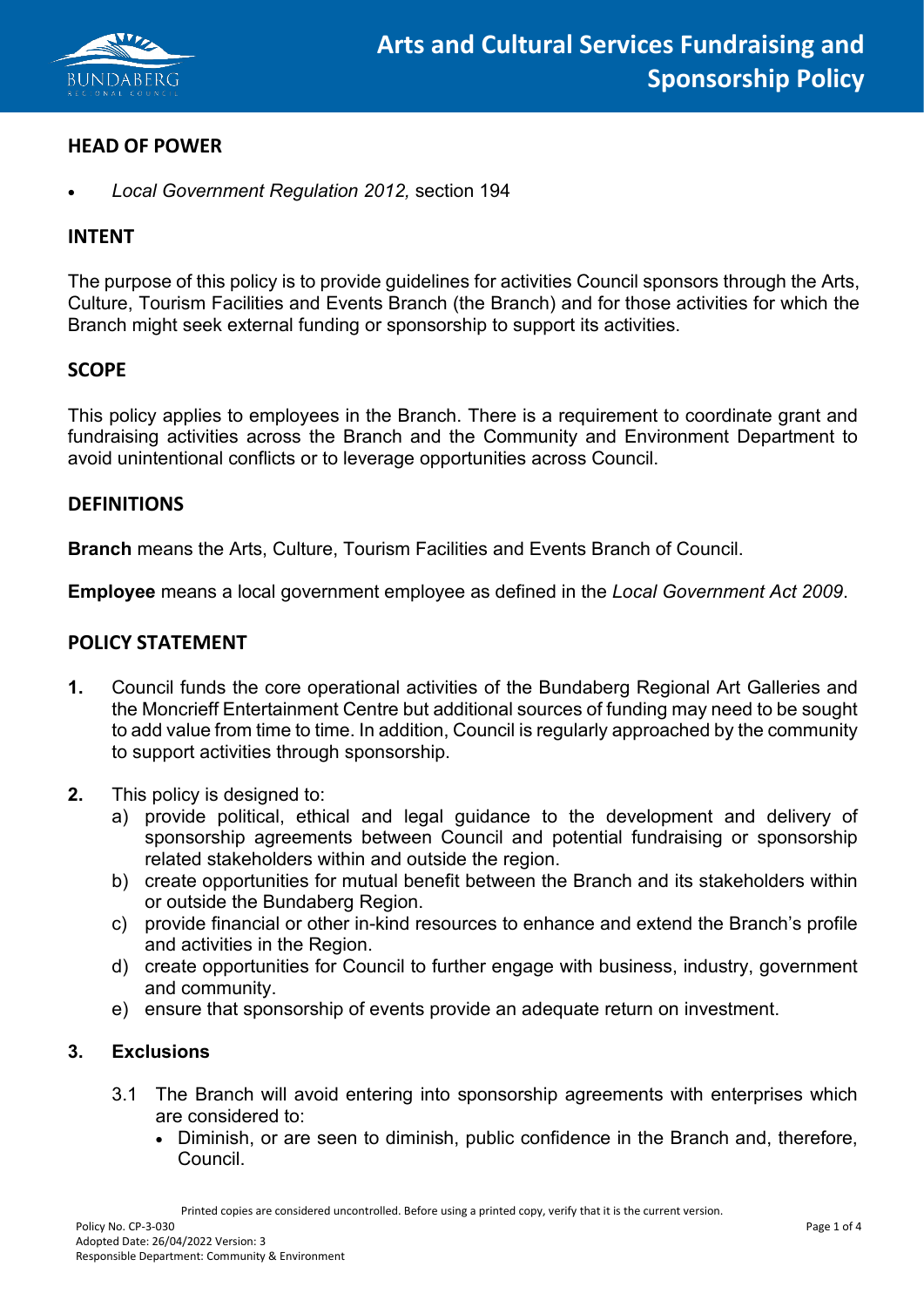

- Have the potential to reflect negatively on the Branch and therefore Council.
- Discriminate based on race, sex, age, disability or religion.
- 3.2 The Branch will avoid entering into sponsorship agreements that might be perceived to endorse an organisation with unethical, unprofessional or unviable business practice, or who produce or offer goods or services that may be harmful to others or of inferior quality.

Examples of industries or products that will not be considered as sponsors include:

- Firearms/weapons.
- Pornography.
- Tobacco products.
- Companies involved in activities detrimental to the community or environment.
- Companies involved in illegal activities.
- Gambling products and services.
- 3.3 Council may refuse or cancel any sponsorship request or agreement which either contravenes this Policy or which may adversely impact either the community or Council in any way that may not be described explicitly in this Policy.
- 3.4 A clause must be included in all agreements which gives Council the opportunity to cancel any sponsorship or fundraising arrangement which contravenes this Policy without any financial impact to Council.
- 3.5 There should be no real or apparent conflict between the objectives and mission of the sponsor and those of the Branch or any other branch or department within Council.

## **4. Conflict with other Council sponsorships**

- 4.1 Proposed fundraising opportunities should be discussed with the Branch Manager Arts, Culture, Tourism Facilities and Events who will coordinate with the General Manager Community and Environment to clarify any conflicts that might arise across other areas of Council.
- 4.2 While fundraising activities are generally considered operational in nature, the General Manager Community and Environment may refer agreements to Council if there is a concern that there may be unintended financial, legal or political ramifications.

## **5. Suitable activities for raising funds by Council facilities**

The Branch may seek grants or sponsorship for any of its core activities which include but are not limited to:

- a) Programs, events or projects.
- b) Community engagement activities.
- c) Education opportunities or awards relating to the Branch's activities.
- d) Asset maintenance or improvement.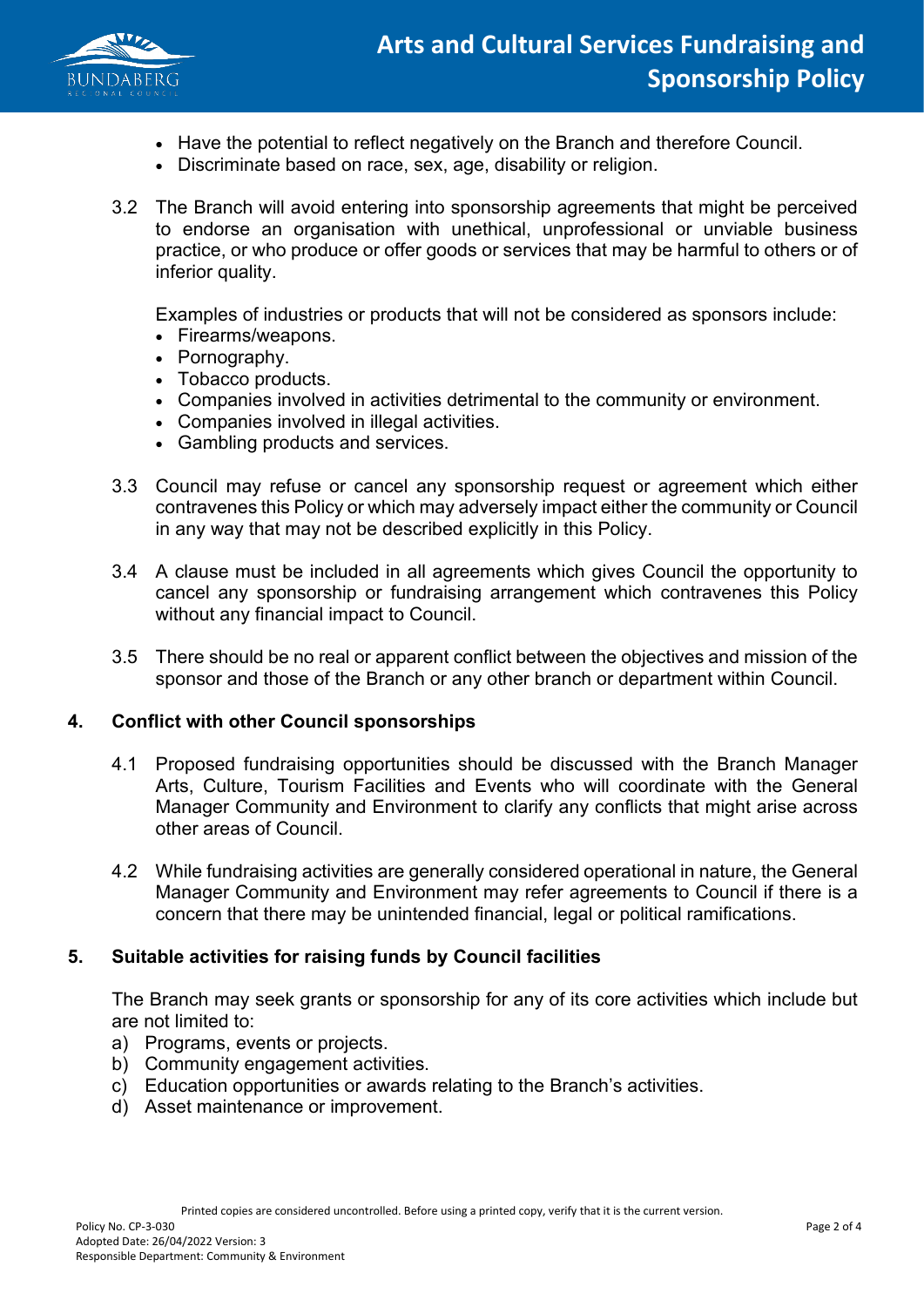

#### **6. Agreements**

It is a requirement that all grant or sponsorship relationships are recorded in a written contractual agreement compliant with Council's policies. Verbal agreements are prohibited under this policy.

#### **7. Appropriate sponsorship benefits when sponsoring community activities**

The Branch is often approached to sponsor or support community activities. Each venue has its own range of goods and services that may be provided as part of a sponsorship to the community, the details of which may be negotiated by the coordinators of the venues within the confines of this policy.

Sponsorship may only be provided to bona fide, not-for-profit community activities where the return value to Council and its facilities can be demonstrated.

#### **8. Sponsorship levels and delegations**

Regarding sponsorship or funds raised by the Branch, the Branch Manager Arts, Culture, Tourism Facilities and Events is able to enter into sponsorship or fundraising arrangements so long as the stipulations of this policy are adhered to.

Regarding sponsorship provided to the community, benefits provided to not-for-profit community activities from the Branch may be allocated up to a value of \$1,000 per sponsorship.

For sponsorship between \$1,001 and \$5,000, the Branch Manager Arts, Culture, Tourism Facilities and Events will make transparent recommendations to the General Manager Community and Environment based on agreed criteria.

Sponsorships valued above \$5,000 will be referred directly to Council.

Criteria for awarding sponsorships from the Branch include:

- Must be a not-for-profit activity by a bona fide not-for-profit group or be designed for bona fide fundraising purposes for recognised community benefit.
- The breadth of community benefit (which might include numbers of people involved, the diversity of people involved or the relevance and timeliness of a particular project).
- The connection to Council's Bundaberg Region Arts and Culture Strategy and a demonstrated ability to deliver on aspects of that Strategy.

#### **9. Prohibited sponsorship benefits**

Items prohibited from being used as sponsorship benefits are those:

- a) which might involve the facility's budget being compromised.
- b) that may impinge on Workplace Health and Safety policies or procedures or the facility's venue hire policy.
- c) which contravenes a licence or other contract held by Council.
- d) which contravenes a policy or procedure of Council.